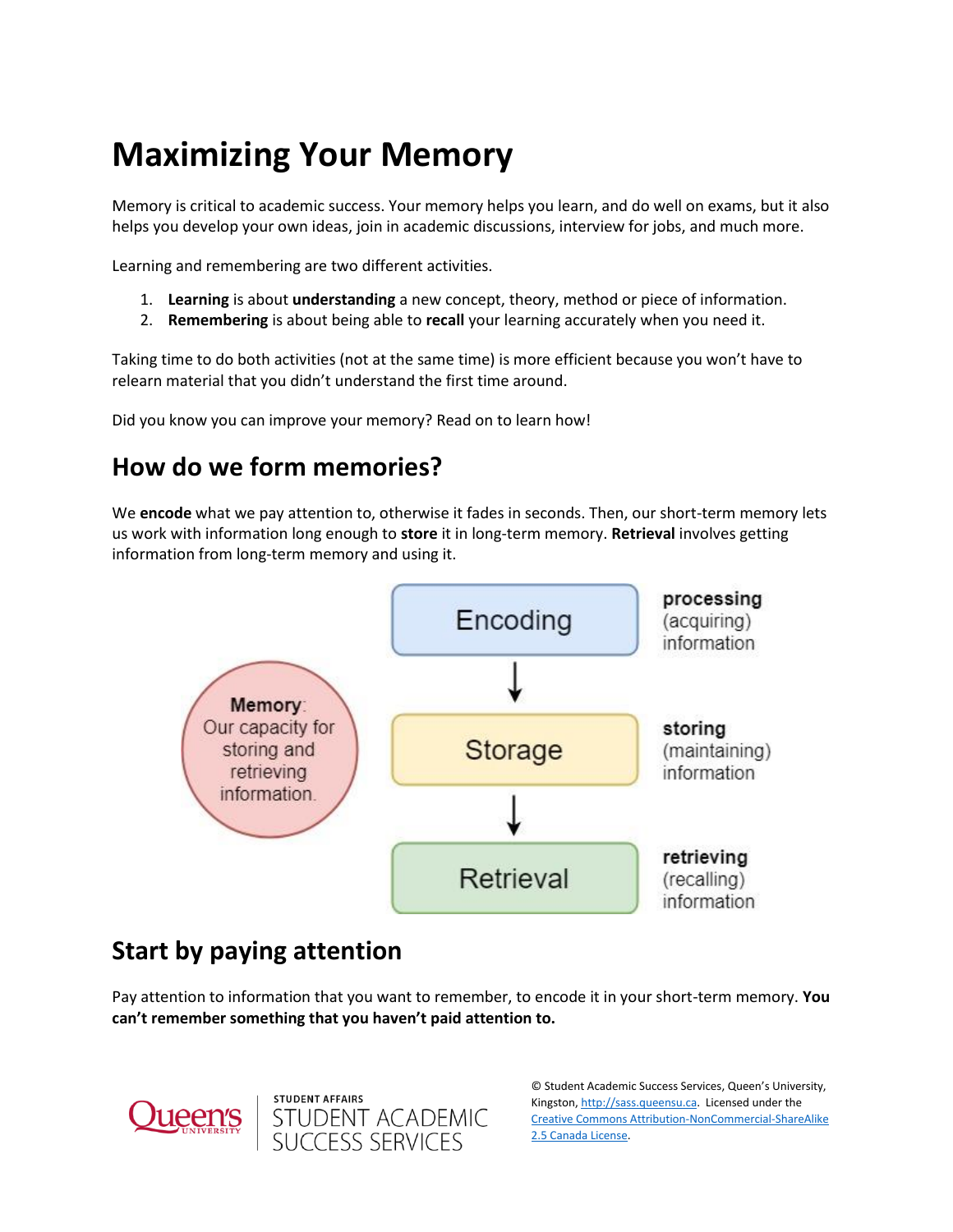- In lectures, put your phone away, listen, take notes, and ask questions (even just in the margins of your notes).
- **[Avoid distractions](https://wp3-dev.its.queensu.ca/ha/sasswww/resources/focus-and-concentration)**.
- When you read, **[engage actively](https://wp3-dev.its.queensu.ca/ha/sasswww/resources/note-taking)** with the new information.
- Take breaks, spread out the work over time, and plan to get enough sleep, nutrition, exercise and relaxation time over the week to support your attention levels.

#### **How to review**

- Remember that you can't **review** something until you've **learned** it! Don't try to do both at the same time. Use our time management resources to protect your learning and reviewing time over the term.
- **Re-reading** your textbook or notes is **not** the most efficient or effective way to remember course content. Try these active strategies instead; they ask you to make decisions about what information to understand and recall, and how to explain it.
- **Organize and summarize** information:
	- o **Select** key concepts, major topics as described in the course learning objectives, material heavily weighted in lectures or labs, etc.
	- o **Organize** information so that related pieces are grouped together thematically, chronologically or hierarchically.
	- o Make a **mind map** of the course, and add to it as the term progresses. Include key ideas and their connections. This strategy is efficient and produces a study sheet for exam time.
	- o Use our concept summary template for **math, chemistry, physics and economics** courses.
- It's particularly important in **science or math** courses to do **practice questions** and look for patterns and cue words to identify concepts being applied.
- Write summaries **in your own words**. Avoid learning by rote; if you memorize a concept or formula in only one format or phrase, you might not recognize it on an exam if it takes a different form or the question uses different wording. Your understanding should be flexible.
- **Explain why** a fact or concept is true. **Connect** it to what you **already know.**
- **Explain why** you should go through specific steps as you solve a problem.
- **Test yourself**. Use the Queen's Exam Bank, textbook chapter questions, and course tests or assignments. The greatest benefit comes from **generating your own questions** for self-testing; base these on the concepts identified in the course learning objectives.
- **Teach someone else;** this process makes you select information, organize it, and explain it. Try using creative analogies to help make an abstract idea clearer and more memorable.
- See our **[exam and test prep resources](https://wp3-dev.its.queensu.ca/ha/sasswww/resources/studying-exams)** for more review strategies and how to prepare for different types of exams.

### **When to review**

**Preview** lecture notes, slides, lab instructions or readings before classes/labs/tutorials to get a sense of the main ideas that class will cover.





© Student Academic Success Services, Queen's University, Kingston[, http://sass.queensu.ca.](http://sass.queensu.ca/) Licensed under the [Creative Commons Attribution-NonCommercial-ShareAlike](http://creativecommons.org/licenses/by-nc-sa/2.5/ca/)  [2.5 Canada License.](http://creativecommons.org/licenses/by-nc-sa/2.5/ca/)